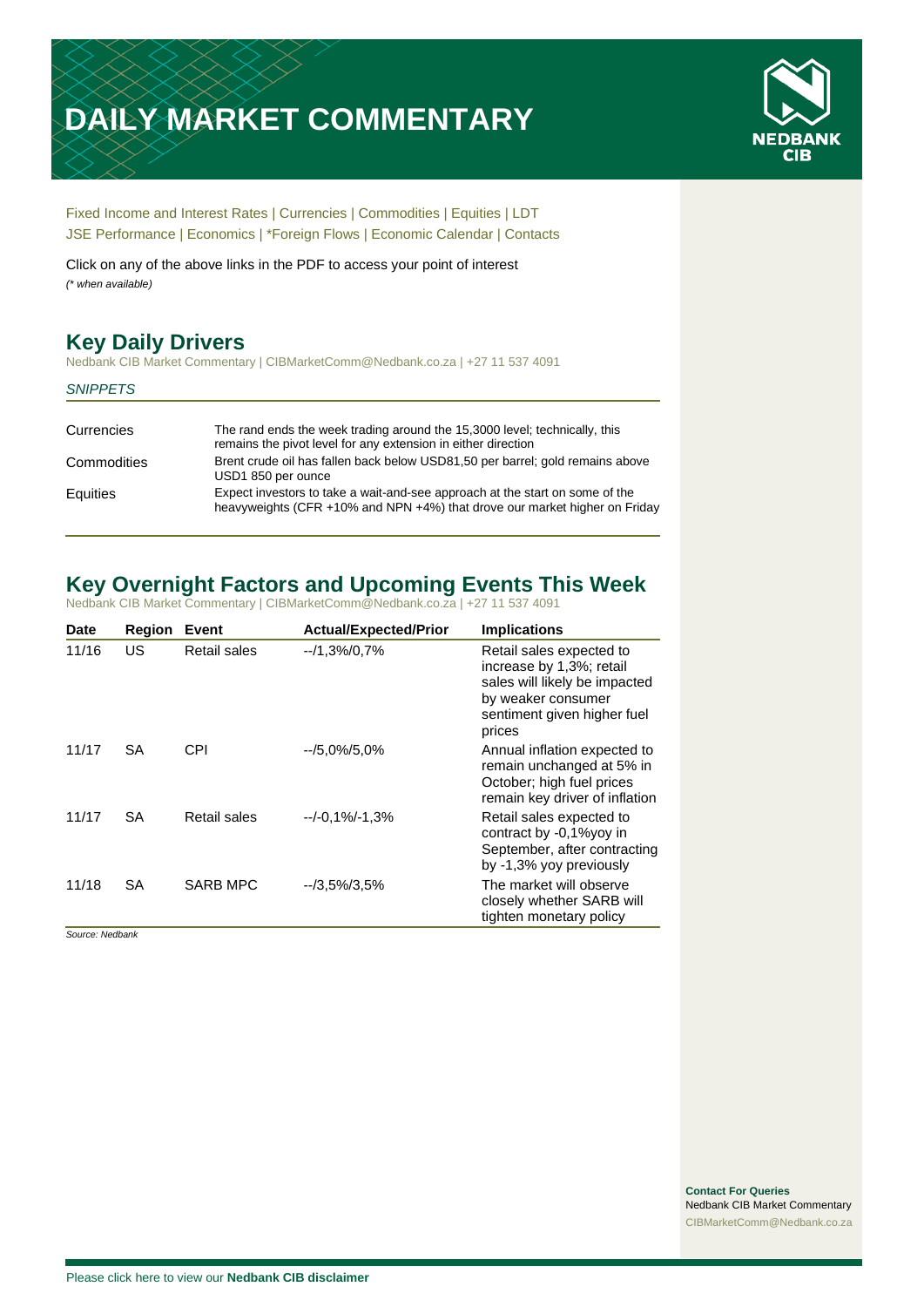### <span id="page-1-0"></span>**Fixed Income and Interest Rates**

Bond flow sales |+2711 535 4021 | Corporate Money Markets | +2711 535 4007 | Business Bank Money Markets | +2711 535 4006

| <b>Bonds</b>                  | Last price     | Δ<br>1d | Δ<br><b>MTD</b> | Δ<br><b>YTD</b> | Δ<br>12Month | <b>MTD</b> trend |
|-------------------------------|----------------|---------|-----------------|-----------------|--------------|------------------|
|                               | $\frac{9}{20}$ | bps     | bps             | bps             | bps          |                  |
| R2023-1,3 yrs                 | 5,31           | 1,00    | $-25,50$        | 79,00           | 119,80       | ψ                |
| R186-5,1 yrs                  | 8.01           | 5,60    | $-17,00$        | 133,80          | 102,50       | ψ                |
| R2030-8,2 yrs                 | 9,37           | 12,30   | $-25,30$        | 63,30           | 49,20        | ψ                |
| R2048-26,3 yrs                | 10,50          | 9,70    | $-33,30$        | $-30,60$        | $-61,50$     | ψ                |
| US 10 yr                      | 1,56           | $-0,85$ | 0,06            | 63,97           | 65,74        | φ                |
| <b>UK 10 yr</b>               | 0,91           | $-0,60$ | $-12,00$        | 71,70           | 56,60        | ψ                |
| German 10 yr                  | $-0,26$        | $-2,80$ | $-15,30$        | 31,00           | 27,70        | ψ                |
| Japan 10 yr                   | 0,07           | $-0,50$ | $-2,80$         | 5,00            | 4,60         | ψ                |
|                               |                | Δ       | Δ               | Δ               | Δ            | <b>MTD</b> trend |
|                               |                |         |                 |                 |              |                  |
| <b>Money Market</b>           | Last price     | 1d      | <b>MTD</b>      | <b>YTD</b>      | 12Month      |                  |
|                               | $\frac{9}{20}$ | bps     | bps             | bps             | bps          |                  |
| SA repo rate                  | 3,50           | 0,00    | 0,00            | 0,00            | 0,00         | ۰                |
| SA prime rate                 | 7,00           | 0,00    | 0,00            | 0,00            | 0,00         | ♦                |
| SA CPI (MTD = previous month) | 5,00           |         | 10,00           | 190,00          | 200,00       | ۸                |
| SA 3m JIBAR                   | 3,68           | 0,00    | 0,00            | 4,10            | 35,00        | ٠                |
| SA 3m NCD                     | 3,68           | 0,00    | 0,00            | 5,00            | 33,75        | ۰                |
| SA 6m NCD                     | 4,48           | $-2,50$ | 7,50            | 60,00           | 106,25       | ۸                |
| SA 12m NCD                    | 5.33           | $-7,50$ | 7,50            | 125,00          | 175,00       | ۸                |
| US 3m LIBOR                   | 0,16           | $-0,10$ | 2,28            | $-8,34$         | $-6,60$      | φ                |
| UK 3m LIBOR                   | 0,11           | $-0,84$ | $-11,98$        | 8,30            | 6,56         | ψ                |
| Japan 3m LIBOR                | $-0.09$        | 0,02    | $-0,68$         | $-0,73$         | 1,23         | ψ                |

| <b>FRAs and Swaps</b>            | Last price | Δ<br>1d  | Δ<br><b>MTD</b> | Δ<br><b>YTD</b> | Δ<br>12Month | <b>MTD</b> trend |
|----------------------------------|------------|----------|-----------------|-----------------|--------------|------------------|
|                                  | %          | bps      | bps             | bps             | bps          |                  |
| 3X6 FRA                          | 4,32       | 0,50     | $-2,00$         | 101,00          | 111,50       | ψ                |
| 6X9 FRA                          | 4,79       | 0,00     | 4,00            | 3,00            | 4,00         | ٨                |
| <b>9X12 FRA</b>                  | 5,44       | 2,50     | $-9,00$         | 211,50          | 207,50       | ψ                |
| 18X21 FRA                        | 6,61       | $-0,50$  | $-17,00$        | 282,50          | 277,50       | ψ                |
| SA 2yr Swap                      | 5,46       | 0,50     | $-9,50$         | 190,40          | 194,00       | ψ                |
| SA 3yr Swap                      | 5,97       | 3,75     | $-14,25$        | 205,75          | 199,75       | ψ                |
| SA 5yr Swap                      | 6,56       | 0,25     | $-29,25$        | 180,50          | 168,87       | V                |
| SA 10yr Swap                     | 7,58       | $-0,50$  | $-31,00$        | 98,50           | 82,00        | ψ                |
| SA 15yr Swap                     | 7,99       | $-1,50$  | $-37,00$        | 54,00           | 33,50        | J                |
|                                  |            |          |                 |                 |              |                  |
|                                  |            | Δ        | Δ               | Δ               | Δ            | <b>MTD</b> trend |
| <b>Spreads</b>                   | Last price | 1d       | <b>MTD</b>      | <b>YTD</b>      | 12Month      |                  |
|                                  | %          | bps      | bps             | bps             | bps          |                  |
| 2v10v                            | $-2,13$    | 1,00     | 21,50           | 91,90           | 112,00       | ۸                |
|                                  | $-1,61$    | 4,25     | 16,75           | 107,25          | 117,75       | ٨                |
| 3v10y<br>R2030-R2023             | 4,06       | 11,30    | 0,20            | $-15,70$        | $-70,60$     | φ                |
| R2048-R2030                      | 1,13       | $-2,60$  | $-8,00$         | $-93,90$        | $-110,70$    | ψ                |
| 5y-R2030                         | $-2,81$    | $-12,05$ | $-3,95$         | 117,20          | 119,67       | ψ                |
| 10y-R2030                        | $-1,79$    | $-12,80$ | $-5,70$         | 35,20           | 32,80        | ψ                |
| 15y-R2030                        | $-1,38$    | $-13,80$ | $-11,70$        | $-9,30$         | $-15,70$     | ψ                |
| SA 5yr CDS spread - basis points | 197,00     |          | $-15,50$        | $-11,00$        | $-26,00$     | ψ                |

#### **US 10 Year Yield SA 10 Year Yield**



*Source: Bloomberg, Nedbank Source: Bloomberg, Nedbank*

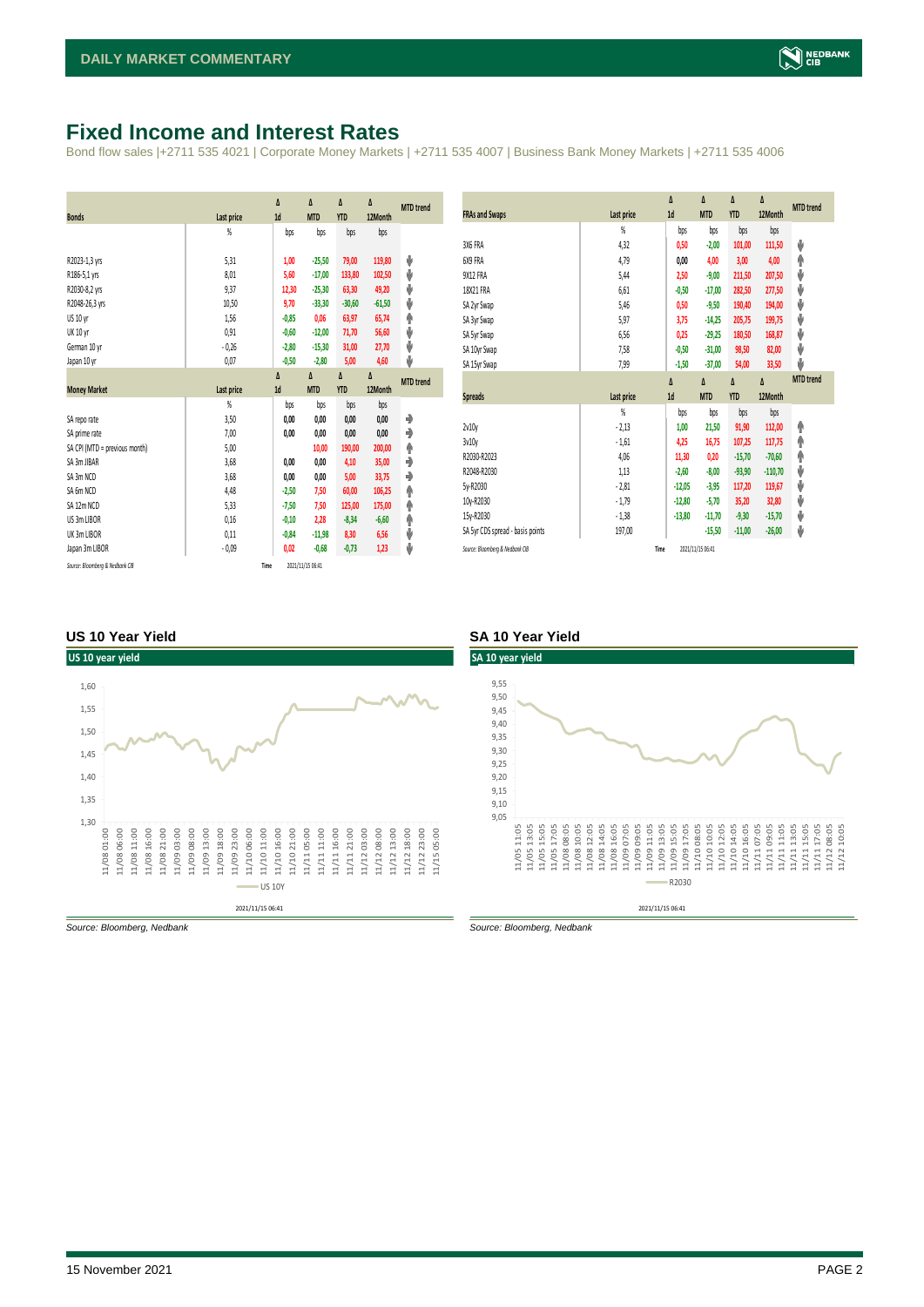

### <span id="page-2-0"></span>**Currencies**

Business Banking FX | +27 11 535 4003 | Corporate FX | +2711 535 4002 | Institutional FX | +011 535 4002

- The rand was trading around the 15,3000 level at the time of the open on Friday. The final trading session of the week saw the rand trading within a limited range on the day, a best level of 15,2325 and 15,3700 the high on the day, before ending the session at 15,3100. Activity in the overnight sessions was exceptionally limited and this morning, the rand is currently trading at 15,3250, the EURZAR is trading at 17,5575 and the GBPZAR is at 20,5855.
- On the international front, the major currency pairs have also failed to find a meaningful trend over the course of the most recent sessions. The EURUSD traded between 1,1433 and 1,1455 on Friday; this morning, it currently trades at 1,1456. The GBPUSD this morning is marginally firmer at 1,3430, having closed the week trading at 1,3412. Gold held steady above the 1 850,00 level; this morning, it currently trades at 1 857,50.
- There are limited data releases today: from Europe, we have trade balance for the zone, and from the US, we have Empire manufacturing.
- The rand managed to consolidate around the 15,3000 level during the latter part of the week. Local focus has now shifted to the outcome of the SARB MPC, while globally, concerns again mount with regard to the increases in COVID-19 infections. The US and China will discuss the escalation of tensions between Taiwan and China.
- Possible trading range for the rand today: 15,1500 to 15,6500

|                                 |            | $X\Delta$      | $X\Delta$        | $% \Delta$     | $% \Delta$  | <b>MTD</b> trend | <b>USD trend</b>    |
|---------------------------------|------------|----------------|------------------|----------------|-------------|------------------|---------------------|
| <b>Majors</b>                   | Last price | $-1d$          | <b>MTD</b>       | <b>YTD</b>     | 12Month     |                  |                     |
| GBPUSD                          | 1,34       | 0,10           | $-1,86$          | $-1,77$        | 1,74        | J                | USD strength        |
| <b>EURUSD</b>                   | 1.15       | 0.11           | $-0.87$          | $-6,21$        | $-3,32$     | J                | USD strength        |
| <b>USDJPY</b>                   | 113,86     | $-0,03$        | $-0,08$          | $-9,32$        | 8,15        | ÷                | <b>USD weakness</b> |
| <b>USDAUD</b>                   | 1,36       | $-0,13$        | 2.41             | 4,79           | $-0,27$     | Φ                | USD strength        |
|                                 |            | X <sub>A</sub> | X <sub>A</sub>   | $\%$ $\Lambda$ | $% \Delta$  | <b>MTD</b> trend | <b>ZAR trend</b>    |
| <b>Rand crosses</b>             | Last price | $-1d$          | <b>MTD</b>       | <b>YTD</b>     | 12Month     |                  |                     |
| <b>USDZAR</b>                   | 15.33      | 0.04           | 0.60             | 4.16           | $-0.02$     | ٠                | ZAR weakness        |
| GBPZAR                          | 20,59      | 0.05           | $-1,35$          | 2,43           | 1,72        | v                | ZAR strength        |
| EURZAR                          | 17,57      | 0.17           | $-0,18$          | $-2,18$        | $-3,46$     | v                | ZAR strength        |
| AUDZAR                          | 11,26      | 0.00           | $-1.80$          | $-0,43$        | 0.42        | J                | ZAR strength        |
| ZARJPY                          | 7,43       | $-0,04$        | $-0,62$          | 5,35           | 8,17        | J.               | <b>7AR</b> weakness |
|                                 |            | $X\Delta$      | X <sub>A</sub>   | $% \Delta$     | $% \Lambda$ | <b>MTD</b> trend | ZAR trend           |
| <b>African FX</b>               | Last price | $-1d$          | <b>MTD</b>       | <b>YTD</b>     | 12Month     |                  |                     |
| ZARMWK (Malawian kwacha)        | 53,18      | $-0.10$        | $-0.16$          | 1,27           | 6,90        | J                | <b>7AR</b> weakness |
| ZARBWP (Botswana pula)          | 0,75       | $-0,58$        | 0,09             | 1,46           | 3,25        | ٠                | ZAR strength        |
| ZARKES (Kenyan shilling)        | 7.32       | $-0.22$        | 0.37             | $-1,55$        | 4.80        | ٠                | ZAR strength        |
| ZARMUR (Mauritian rupee)        | 2.83       | $-0,37$        | 0.32             | 4,52           | 9.79        | ٠                | ZAR strength        |
| ZARNGN (Nigerian naira)         | 27,02      | $-0,56$        | $-0,23$          | $-0,18$        | 10,07       | ÷                | ZAR weakness        |
| ZARGHS (Ghanian cedi)           | 0.40       | 0.08           | $-0.48$          | $-0.25$        | 4.34        | J                | <b>7AR</b> weakness |
| ZARZMW (Zambian kwacha)         | 1,14       | $-0,60$        | 1,00             | $-26,24$       | $-19,39$    | ٠                | ZAR strength        |
| ZARMZN (Mozambican metical)     | 4,17       | $-0.06$        | $-0.76$          | $-22,30$       | $-15,32$    | L                | ZAR weakness        |
|                                 |            | $X\Delta$      | X <sub>A</sub>   | $% \Delta$     | $% \Lambda$ | <b>MTD</b> trend | <b>USD trend</b>    |
| <b>Emerging Market FX</b>       | Last price | $-1d$          | <b>MTD</b>       | <b>YTD</b>     | 12Month     |                  |                     |
| <b>USDBRL (Brazilian Real)</b>  | 5,46       | 0.95           | $-3,30$          | 4,73           | $-0.02$     | ÷                | <b>USD</b> weakness |
| USDTRY (Turkish Lira)           | 10,05      | 0,50           | 4,40             | 25,96          | 23,32       | ٠                | USD strength        |
| USDMXN (Mexican Peso)           | 20,50      | $-0.07$        | $-0.29$          | 2,88           | 1.04        | ÷                | USD weakness        |
| <b>USDINR</b> (Indian Rupee)    | 74,35      | $-0,13$        | $-0,71$          | 1,73           | $-0,35$     | v                | <b>USD weakness</b> |
| <b>USDRUB</b> (Russian Ruble)   | 72,91      | 1,76           | 2,70             | $-2,06$        | $-6,10$     | ۸                | USD strength        |
| Source: Bloomberg & Nedbank CIB | Time       |                | 2021/11/15 06:41 |                |             |                  |                     |

*\*Please note that the sign on the % change reflects the change on the headline number. The narrative indicates the trend direction over the month. For trade in any of these currencies, contact our FX dealing desks*



*Source: Bloomberg, Nedbank Source: Bloomberg, Nedbank*



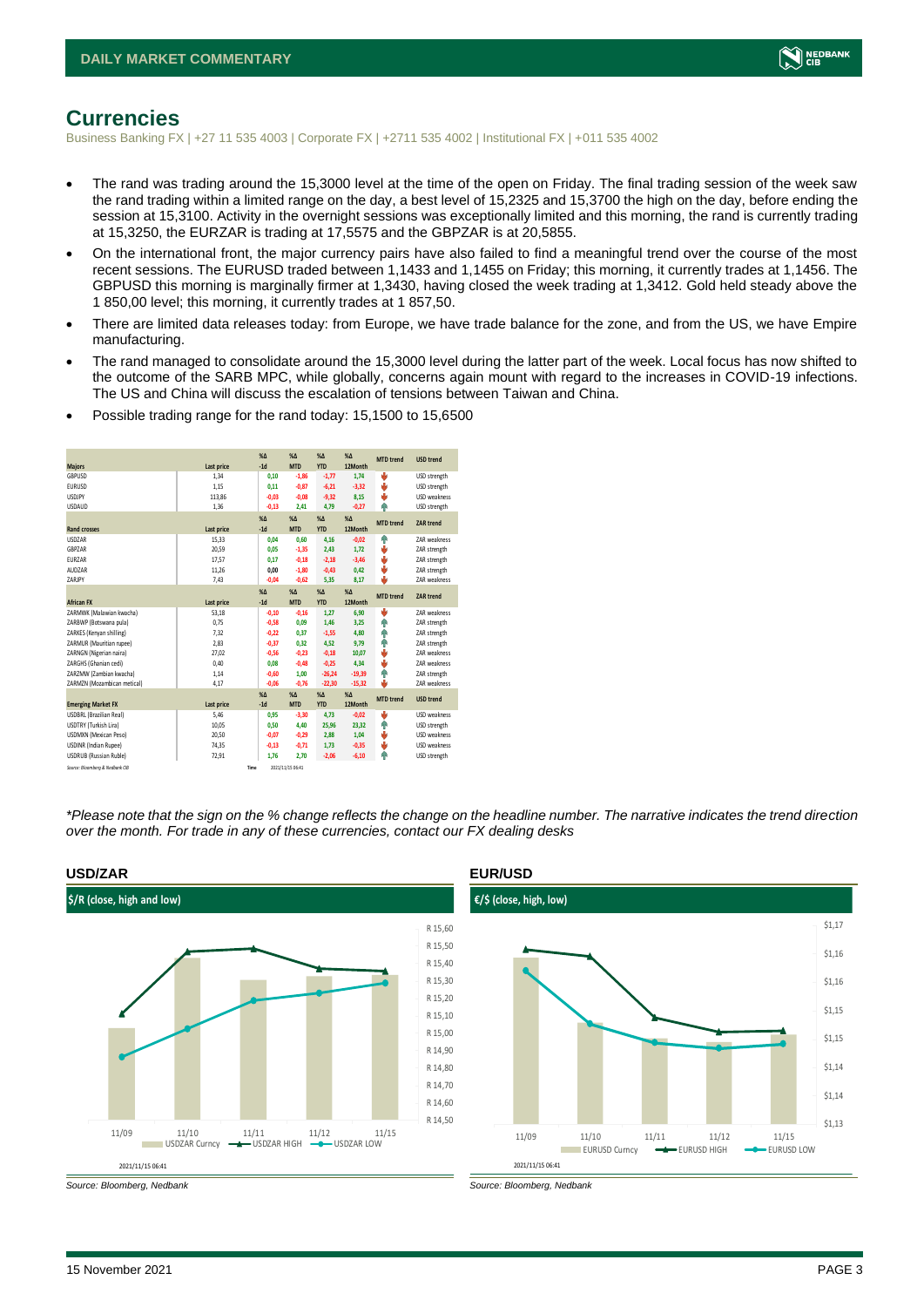

### <span id="page-3-0"></span>**Commodities**

Nedbank CIB Market Commentary | CIBMarketComm@Nedbank.co.za | +27 11 537 4091| +27 11 535 4038

- Benchmark crude oil prices are declining as pressure builds on the Biden administration to tap US reserves to alleviate pricing pressures. Brent crude oil has fallen back below USD81,50 per barrel. In rand terms, Brent crude oil remains close to R1 250 per barrel.
- Gold has also dipped but remains above USD1 850 per ounce. Palladium has fallen back below USD2 100 per ounce while iron ore continues to trade on the back foot, down 0,70%.

*Source: Bloomberg* 

|                                 |            | $%$ $\Delta$ | %Δ               | $%$ $\Delta$ | $\%$ $\Delta$ | <b>MTD</b> trend |
|---------------------------------|------------|--------------|------------------|--------------|---------------|------------------|
| <b>Commodities</b>              | Last price | $-1d$        | <b>MTD</b>       | <b>YTD</b>   | 12Month       |                  |
| Brent near future (\$)          | 81,45      | $-0,88$      | $-3,47$          | 57.24        | 90,39         | ψ                |
| WTI crude (\$)                  | 80,16      | $-0,78$      | $-4,08$          | 65,21        | 99,75         | ŵ                |
| Gold spot (\$)                  | 1857,15    | $-0,42$      | 4,14             | $-2,17$      | $-1,68$       | Ŵ                |
| Platinum spot (\$)              | 1072.94    | $-1,18$      | 4,96             | 0,08         | 15,45         | q,               |
| SA white maize spot (R)         | 3 227.00   | 0,00         | $-3,64$          | $-2,71$      | $-7,46$       | w                |
| Source: Bloomberg & Nedbank CIB |            | Time         | 2021/11/15 06:41 |              |               |                  |



*Source: Bloomberg, Nedbank*



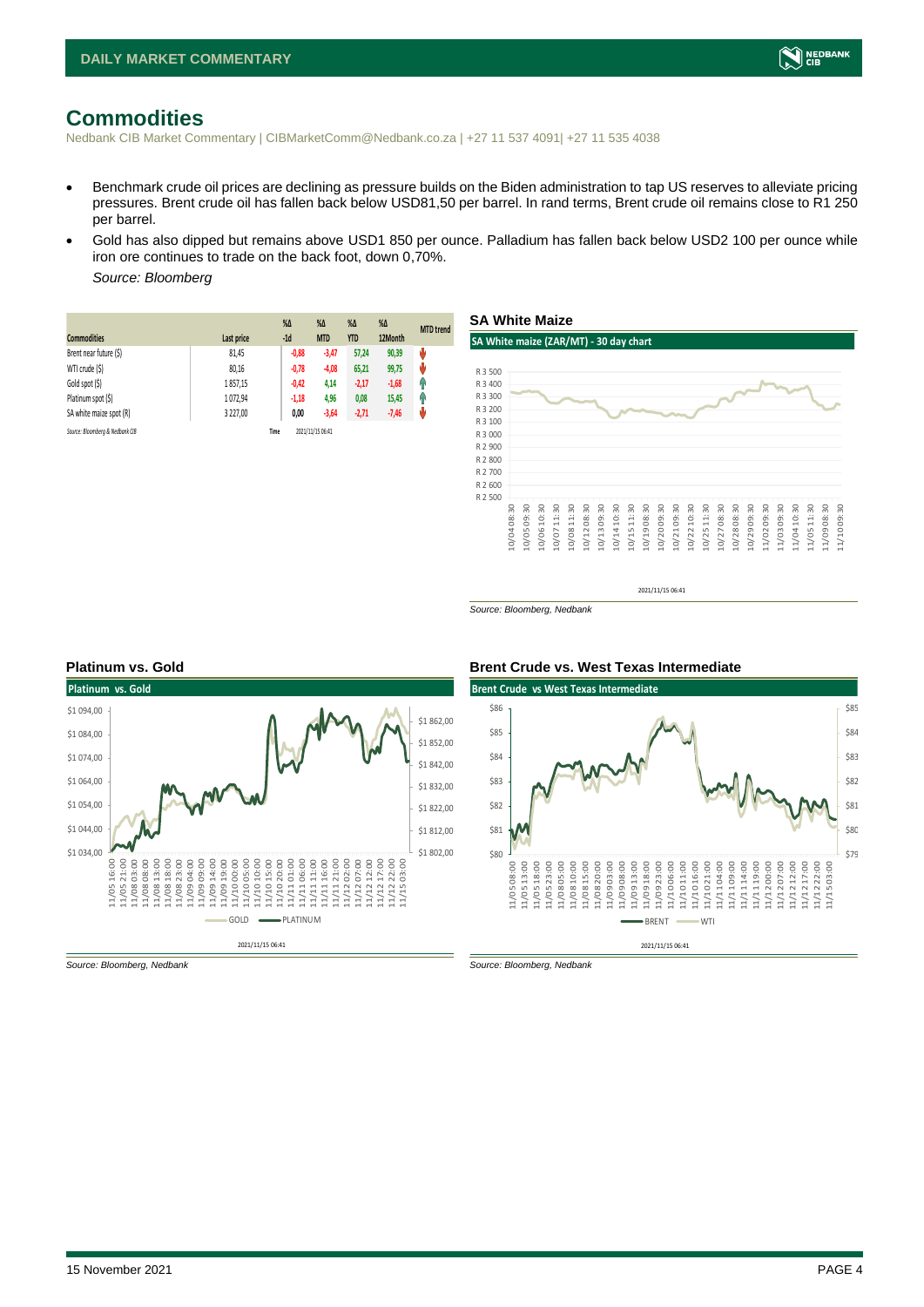

# <span id="page-4-0"></span>**Equities**

Cash equities | +2711 535 4030/31

#### **South Africa**

• Top40 +0,9%. It was a solid end to the week with the market extending its upward momentum. Looking at the scoreboard, it was not all that rosy, with precious metal miners (-2,7%), banks (-1,6%) and retailers (-0,9%) ending in the red while the industrial rand hedges like CFR, NPN and PRX drove the broader market gains. CFR (+9,9%) 1H numbers read well with a decent EBIT beat and solid double-digit sales increases in the Americas, Asia Pacific and the Middle East and Africa, with Europe and Japan seeing a gradual recovery. The company also said it is in advanced talks with Farfetch regarding the stake in YNAP. ZED (+2,2%) removed its cautionary that related to the company selling its logistics business for R1,57bn.

#### **UK/Europe**

• European markets rose as investors' inflation concerns were kept on the back burner. The European Stoxx 50 was up 0,28%. The UK's FTSE 100 lost 0,49%, Germany's DAX advanced 0,07% and France's CAC 40 advanced 0,45%.

#### **USA**

• US markets closed at their highs of the day and in the green but lower for the week as investors shrugged off inflation concerns with the Treasury adding to the Fed's "transitory" message. The S&P 500 rose 0,72%, with tech up 1,19% on the day, but slipped 0,31% for the week, the main drag being consumer discretionary down 3,19%.

#### **Asia**

• Asian markets are mixed after the release of a plethora of data across the region. The Nikkei is up 0,48% despite a weakerthan-expected 3Q GDP print -3% vs -0,7% q/q on expectations of a stimulus package. The Hang Seng and CSI 300 index are down 0,08% and 0,29%, respectively, as investors digest better-than-expected retail sales and industrial production data out of China.

|                                 |              | $\%$ $\Delta$ | $\%$ $\Delta$    | $\%$ $\Delta$ | $\%$ $\Delta$ | 2020<br>Performance | <b>MTD</b> trend |
|---------------------------------|--------------|---------------|------------------|---------------|---------------|---------------------|------------------|
| <b>Developed Markets</b>        | Last price   | $-1d$         | <b>MTD</b>       | <b>YTD</b>    | 12Month       |                     |                  |
| Dow Jones                       | 36 100.31    | 0,50          | 0,78             | 17,95         | 22,46         | 22,34               | ٨                |
| Nasdaq                          | 15 860,96    | 1,00          | 2,34             | 23,06         | 34,08         | 35,23               | ٨                |
| S&P 500                         | 4682,85      | 0.72          | 1.68             | 24,67         | 30,62         | 28,88               | Α                |
| DJ Eurostoxx 50                 | 4370,33      | 0.28          | 2.82             | 23,02         | 27,34         | 25,12               | Ą                |
| DAX                             | 16 094.07    | 0.07          | 2.58             | 17,31         | 23,07         | 25,22               | ٨                |
| CAC                             | 7091,40      | 0,45          | 3,82             | 27,74         | 31,81         | 26,46               | Λ                |
| <b>FTSE</b>                     | 7347,91      | $-0.49$       | 1,52             | 13,74         | 16,33         | 12,00               | ٨                |
| ASX200                          | 7464,90      | 0,29          | 1,93             | 13,33         | 16,54         | 13,38               | Ą                |
| Nikkei 225                      | 29 747,74    | 0,47          | 2,96             | 8,39          | 17,18         | 20,93               | Α                |
| MSCI World                      | 3 2 2 3, 8 2 | 0,68          | 1,55             | 19,84         | 27,46         | 25,19               | ٨                |
|                                 |              | $\sqrt{2}$    | $\%$ $\Delta$    | $\%$ $\Delta$ | $\%$ $\Delta$ | 2020                | <b>MTD</b> trend |
| <b>Emerging Markets</b>         | Last price   | $-1d$         | <b>MTD</b>       | <b>YTD</b>    | 12Month       | Performance         |                  |
| Hang Seng                       | 25 307,34    | $-0,08$       | $-0,28$          | $-7,06$       | $-3,25$       | 9,07                | V                |
| Shanghai                        | 3528,88      | $-0,29$       | $-0,52$          | 1,61          | 6,61          | 23,72               | V                |
| Brazil Bovespa                  | 106 334,50   | $-1,17$       | 2.74             | $-10,66$      | 1,54          | 27,07               | Ą                |
| India - NSE                     | 60 953,24    | 0,44          | 2.78             | 27,65         | 39,68         | 14,38               | ٨                |
| Russia Micex                    | 4 1 2 1.66   | $-1,62$       | $-0.68$          | 25,32         | 36,24         | 28,21               | V                |
| <b>MSCI Emerging</b>            | 1285,48      | 0,32          | 1,64             | $-0,45$       | 8,17          | 15,38               | Λ                |
|                                 |              | $\%$          | $\%$ $\Delta$    | $\%$ $\Delta$ | $\%$ $\Delta$ | 2020                | <b>MTD</b> trend |
| <b>SA Indices</b>               | Last price   | $-1d$         | <b>MTD</b>       | <b>YTD</b>    | 12Month       | Performance         |                  |
| <b>ISE All Share</b>            | 69 921,37    | 1,14          | 3,64             | 17,70         | 22,28         | 8,24                | ٨                |
| Top 40                          | 63 263,40    | 1,41          | 4,04             | 16,34         | 20,46         | 8,75                | ⋒                |
| Resi 10                         | 64 694,23    | $-0,68$       | 2.71             | 12,36         | 25,62         | 20,01               | Α                |
| Indi 25                         | 92 953,33    | 3,71          | 6,24             | 19,32         | 16,29         | 8,82                | Ą                |
| Fini 15                         | 13 958,82    | $-1,13$       | 0,02             | 15,74         | 21,41         | $-4,30$             | ⋔                |
| Source: Bloomberg & Nedbank CIB |              | Time          | 2021/11/15 06:41 |               |               |                     |                  |

#### **Short Term Performance of SA Equity Indices**



*Source: Bloomberg, Nedbank*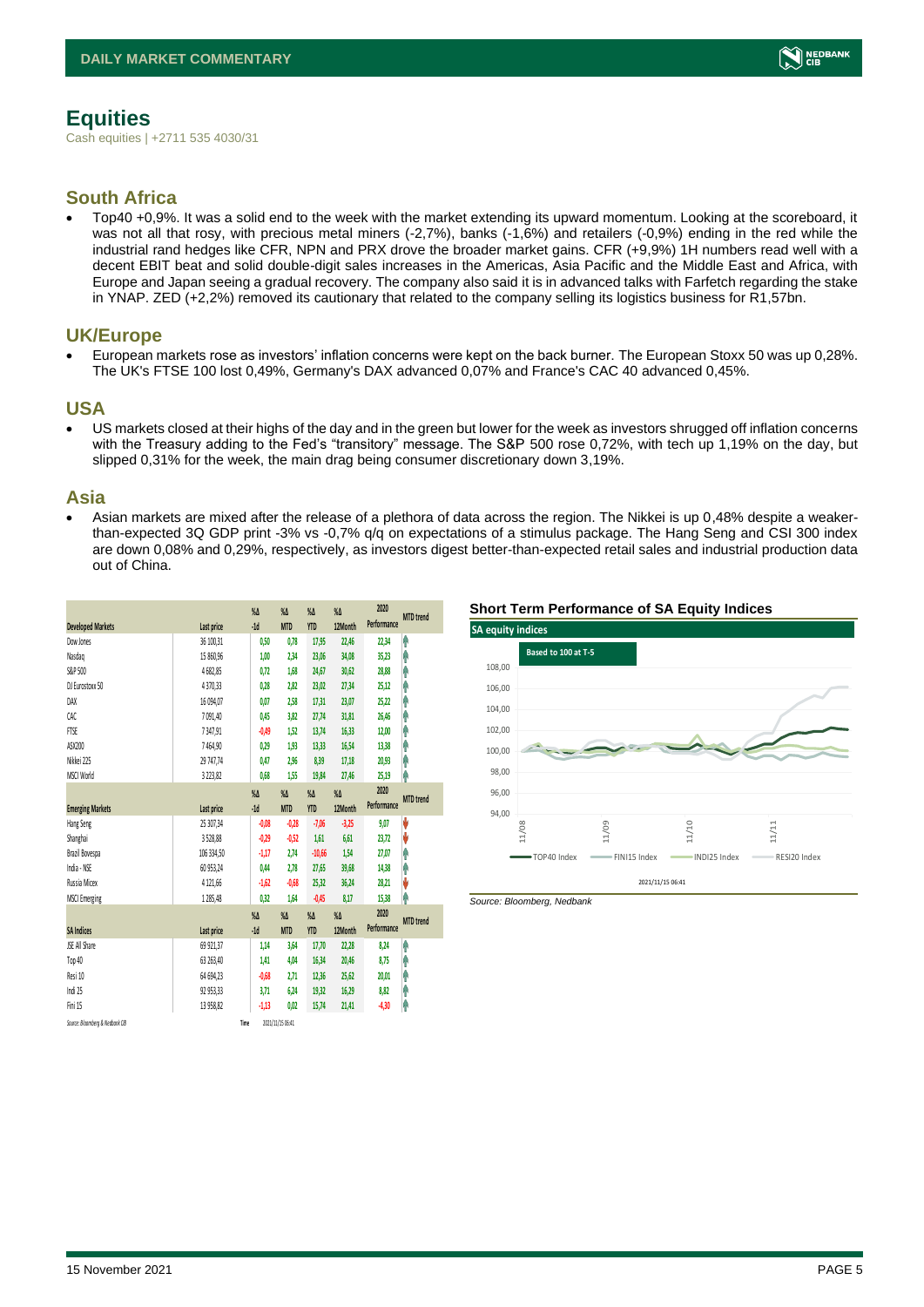# <span id="page-5-0"></span>**Last Day To Trade**

Susan Correia | Scorreia@Nedbankcapital.co.za | +27 11 295 8227

| <b>SHARE CODE</b> | <b>SHARE NAME</b>            | <b>DIVIDEND / INTEREST RATE</b> |
|-------------------|------------------------------|---------------------------------|
| 16 November 2021  |                              |                                 |
| LBHP              | Liberty Holdings 11c Pref    | Scheme of arrangement at 150cps |
| <b>MIX</b>        | Mix Telematics Ltd           | dividend @ 4cps                 |
| <b>NVE</b>        | Nvest Financial Holdings Ltd | dividend $@$ 5.75cps            |
| <b>OCT</b>        | Octodec Invest Ltd           | dividend @ 50cps                |
| <b>REM</b>        | Remgro Ltd                   | dividend @ 60cps                |
| <b>SAPCB</b>      | Sappi Southern Africa Ltd CB | interest @ 6466cps              |
| <b>SEA</b>        | Spear REIT Ltd               | dividend @ 33.059220cps         |

*Source: JSE*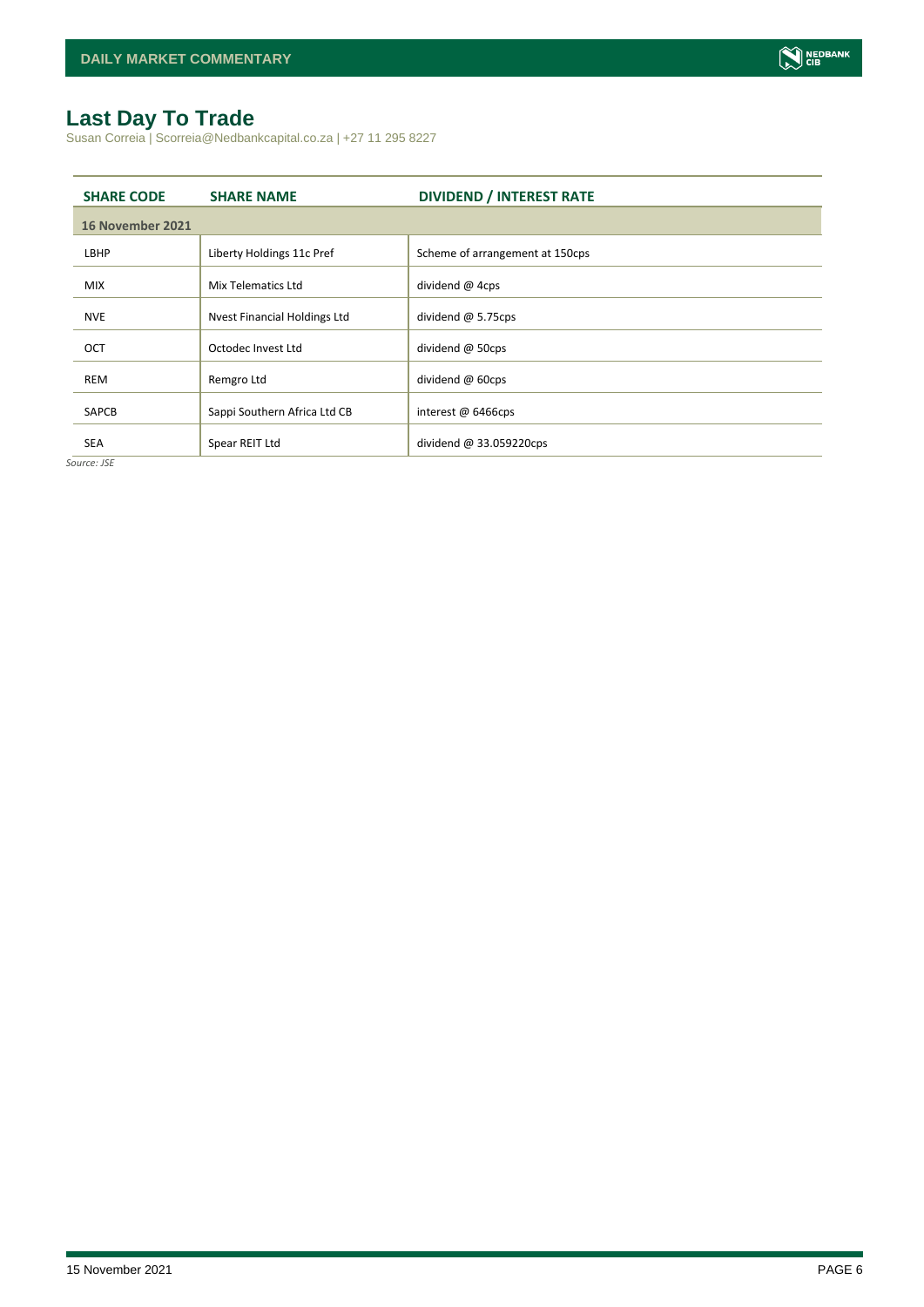# <span id="page-6-0"></span>**JSE Performance**

Nedbank CIB Market Commentary | CIBMarketComm@Nedbank.co.za | +27 11 537 4091

| <b>Top40 constituents</b>          | Last price | $\%$<br>$-1d$ | %Δ<br><b>MTD</b> | %Δ<br><b>YTD</b> | %Δ<br>12Month | 2020<br>Performance | <b>MTD</b> trend |
|------------------------------------|------------|---------------|------------------|------------------|---------------|---------------------|------------------|
|                                    |            |               |                  |                  |               |                     |                  |
| AGL: Anglo American Plc            | 595,10     | 0,41          | 3,46             | 25,48            | 41,14         | 21,60               | φ                |
| AMS: Anglo American Platinum Ltd   | 1628,32    | $-6,46$       | 5,50             | 20,07            | 54,18         | 10,39               | φ                |
| ANG: Anglogold Ashanti Ltd         | 322,00     | $-2,26$       | 12,87            | $-5,99$          | $-13,56$      | 8,22                | φ                |
| APN : Aspen Pharmacare Holdings Lt | 216,53     | $-2,73$       | $-10,98$         | 72,71            | 72,05         | 5,16                | V                |
| BHP: Bhp Group Plc                 | 404,00     | 0,40          | 0,36             | 3,84             | 20,41         | 17,98               | Ą                |
| BID: Bid Corp Ltd                  | 319,07     | $-0,87$       | $-2,68$          | 21,31            | 17,64         | $-20,34$            | ψ                |
| BTI: British American Tobacco Plc  | 537,58     | 1,83          | 0,69             | $-1,44$          | $-6,28$       | $-8,69$             | φ                |
| BVT: Bidvest Group Ltd             | 181,42     | $-0,51$       | $-5,21$          | 15,54            | 17,05         | $-23,32$            | V                |
| CFR : Financiere Richemont-Dep Rec | 223,93     | 10,08         | 19,12            | 70,81            | 75,51         | 19,69               | φ                |
| CLS : Clicks Group Ltd             | 279,40     | $-2,34$       | 0,20             | 10,58            | 10,19         | $-1,53$             | φ                |
| CPI : Capitec Bank Holdings Ltd    | 1831,28    | $-0,90$       | 7,29             | 27,82            | 30,81         | $-0,94$             | φ                |
| DSY: Discovery Ltd                 | 141,50     | 0,72          | 1,12             | $-7,84$          | 12,53         | 27,28               | φ                |
| EXX: Exxaro Resources Ltd          | 157,40     | $-1,93$       | $-5,89$          | 17,19            | 28,87         | 5,92                | V                |
| FSR: Firstrand Ltd                 | 57,34      | $-1,73$       | $-1,15$          | 12,34            | 21,82         | $-18,73$            | ψ                |
| GFI: Gold Fields Ltd               | 161,83     | 0,14          | 12,92            | 17,63            | $-2,70$       | 43,50               | φ                |
| GLN : Glencore Plc                 | 75,25      | 0,29          | $-0,21$          | 66,77            | 101,02        | 7,95                | ψ                |
| GRT : Growthpoint Properties Ltd   | 13,43      | 1,21          | 3,63             | 6,84             | 14,69         | $-43,15$            | Ą                |
| IMP : Impala Platinum Holdings Ltd | 203,29     | $-2,48$       | 2,68             | 0,69             | 31,65         | 40,68               | φ                |
| INL: Investec Ltd                  | 73,85      | $-0,43$       | 5,50             | 101,56           | 89,94         | $-37,83$            | Λ                |
| INP: Invested Plc                  | 71,97      | $-0,94$       | 4,30             | 91,16            | 84,54         | $-42,72$            | φ                |
| MCG: Multichoice Group Ltd         | 122,36     | 1,83          | 0,73             | $-8,69$          | $-3,46$       | 0,00                | φ                |
| MNP: Mondi Plc                     | 382,78     | 0,73          | 0,57             | 11,56            | 9,41          | 5,16                | φ                |
| MRP : Mr Price Group Ltd           | 196,90     | $-1,15$       | $-1,53$          | 15,38            | 22,34         | $-6,49$             | ψ                |
| MTN: Mtn Group Ltd                 | 160,00     | $-2,51$       | 16,81            | 165,82           | 128,05        | $-27,03$            | φ                |
| NED : Nedbank Group Ltd            | 163,00     | $-1,82$       | $-6,27$          | 25,89            | 22,62         | $-39,58$            | ψ                |
| NPH : Northam Platinum Holdings Lt | 216,00     | 0,18          | $-5,57$          | 3,09             | 34,76         | 69,50               | ψ                |
| NPN : Naspers Ltd-N Shs            | 2622,83    | 4,63          | 1,26             | $-13,13$         | $-17,47$      | 31,80               | φ                |
| NRP : Nepi Rockcastle Plc          | 102,10     | $-0,84$       | $-0,29$          | 9,20             | 41,37         | $-21,25$            | V                |
| OMU: Old Mutual Ltd                | 14,16      | $-0,98$       | 6,14             | 39,17            | 33,02         | $-39,52$            | φ                |
| PRX: Prosus Nv                     | 1309,37    | 4,13          | $-1,93$          | $-18,33$         | $-20,78$      | 52,39               | V                |
| REM : Remgro Ltd                   | 135,82     | $-0,40$       | 0,88             | 41,19            | 37,19         | $-32,51$            | Ĥ                |
| RNI : Reinet Investments Sca       | 277,86     | 0,12          | 0,78             | 0,82             | $-3,62$       | $-0,68$             | φ                |
| SBK: Standard Bank Group Ltd       | 132,35     | $-1,96$       | $-2,27$          | 4,15             | 4,81          | $-24,50$            | ψ                |
| SHP: Shoprite Holdings Ltd         | 185,00     | 0,05          | 1,93             | 32,14            | 28,18         | 11,18               | φ                |
| SLM : Sanlam Ltd                   | 59,67      | $-0,86$       | $-4,91$          | 1,57             | 4,81          | $-25,73$            | ψ                |
| SOL: Sasol Ltd                     | 256,84     | $-2, 72$      | 0,09             | 91,77            | 144,61        | $-55,87$            | Ĥ                |
| SPP: Spar Group Limited/The        | 195,00     | $-0,16$       | 0,01             | 2,88             | 4,90          | $-4,04$             | Ĥ                |
| SSW : Sibanye Stillwater Ltd       | 54,61      | $-4,06$       | 2,38             | $-8,98$          | 5,36          | 67,18               | φ                |
| VOD: Vodacom Group Ltd             | 140,11     | $-2,08$       | 3,34             | 12,64            | 9,52          | 7,88                | φ                |
| WHL: Woolworths Holdings Ltd       | 56,79      | $-0,49$       | 5,34             | 43,63            | 42,87         | $-18,64$            | φ                |
|                                    |            |               |                  |                  |               |                     |                  |

 $Source: Bloomberg & Nedbank *CB*$ 

Time 2021/11/15 06:41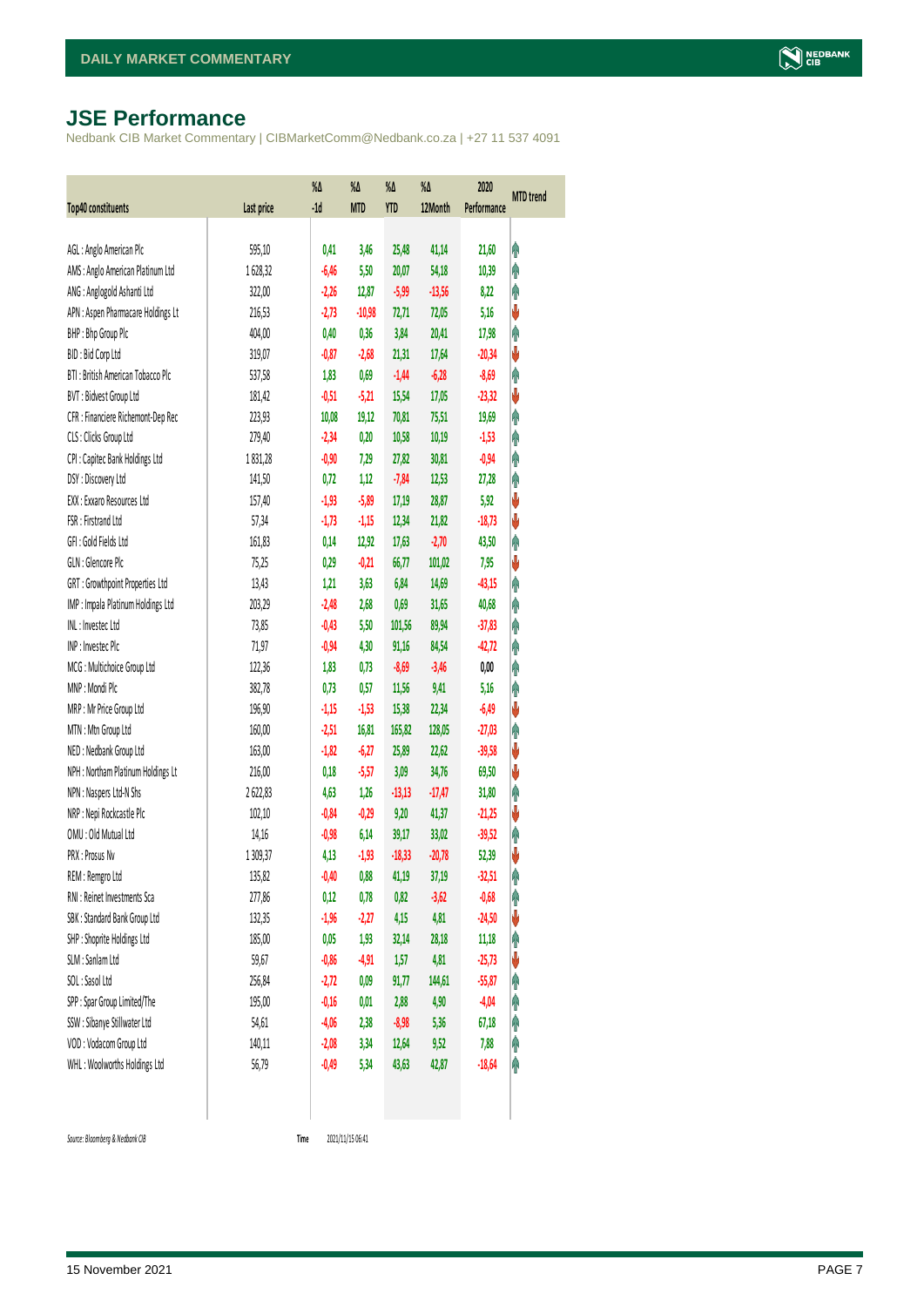# <span id="page-7-0"></span>**Economic Calendar**

Nedbank CIB Market Commentary | CIBMarketComm@Nedbank.co.za | +27 11 537 4091

|                          | Country | Event                          | Period           | Survey         | Actual                   | Prior       | Revised |
|--------------------------|---------|--------------------------------|------------------|----------------|--------------------------|-------------|---------|
| 12-November              |         |                                |                  |                |                          |             |         |
| 09:00 AM                 | GE      | Wholesale Price Index YoY      | OCT              | $\blacksquare$ | 15,20%                   | 13,20%      |         |
| 12:00 PM                 | EC      | Industrial Production WDA YoY  | SEP              |                | 5,20%                    | 5,10%       | 4,90%   |
| 05:00 PM                 | US      | U. of Mich. Sentiment          | NOV P            |                | 66,8                     | 71,7        |         |
| 05:00 PM                 | US      | JOLTS Job Openings             | <b>SEP</b>       |                | 10438                    | 10439       | 10629   |
| 15-November              |         |                                |                  |                |                          |             |         |
| 01:50 AM                 | JN      | GDP Annualized SA QoQ          | 3Q P             | $-0,70%$       | $-3,00%$                 | 1,90%       | 1,50%   |
| 01:50 AM                 | JN      | GDP SA QoQ                     | 3QP              | $-0,20%$       | $-0,80%$                 | 0,50%       | 0,40%   |
| 04:00 AM                 | СH      | Industrial Production YoY      | OCT              | 3,00%          | 3,50%                    | 3,10%       |         |
| 04:00 AM                 | CH      | Retail Sales YoY               | OCT              | 3,70%          | 4,90%                    | 4,40%       |         |
| 06:30 AM                 | JN      | Industrial Production YoY      | SEP F            |                | $-2,30%$                 | $-2,30%$    |         |
| 12:00 PM                 | EC      | Trade Balance SA               | <b>SEP</b>       | EUR 0,0b       | $\overline{\phantom{a}}$ | EUR 0,0b    |         |
| 16-November              |         |                                |                  |                |                          |             |         |
| 09:00 AM                 | UK      | ILO Unemployment Rate 3Mths    | <b>SEP</b>       | 4,40%          |                          | 4,50%       |         |
| 12:00 PM                 | EC      | GDP SA QoQ                     | 3QP              | 2,20%          |                          | 2,20%       |         |
| 12:00 PM                 | EC      | GDP SA YoY                     | 3Q P             | 3,70%          |                          | 3,70%       |         |
| 03:30 PM                 | US      | Retail Sales Advance MoM       | OCT              | 1,30%          |                          | 0,70%       |         |
| 04:15 PM                 | US      | Industrial Production MoM      | <b>OCT</b>       | 0,80%          | $\overline{\phantom{m}}$ | $-1,29%$    |         |
| 04:15 PM                 | US      | Manufacturing (SIC) Production | OCT              | 0,80%          | $\overline{a}$           | $-0,70%$    |         |
| 04:15 PM                 | US      | Capacity Utilization           | OCT              | 75,90%         | $\frac{1}{2}$            | 75,21%      |         |
| 11:00 PM                 | US      | Net Long-term TIC Flows        | <b>SEP</b>       |                | $\overline{\phantom{a}}$ | USD 79,3b   |         |
| 11:00 PM                 | US      | Total Net TIC Flows            | <b>SEP</b>       |                | $\overline{\phantom{a}}$ | USD 91,0b   |         |
| 17-November              |         |                                |                  |                |                          |             |         |
| 01:50 AM                 | JN      | Imports YoY                    | OCT              | 31,90%         | $\overline{a}$           | 38,20%      |         |
| 01:50 AM                 | JN      | Trade Balance Adjusted         | <b>OCT</b>       | JPY -609,2b    | $\overline{\phantom{a}}$ | JPY -624,8b |         |
| 01:50 AM                 | JN      | <b>Exports YoY</b>             | OCT              | 10,50%         | $\overline{\phantom{a}}$ | 13,00%      |         |
| 01:50 AM                 | JN      | Machine Orders YoY             | <b>SEP</b>       | 17,70%         | $\overline{\phantom{a}}$ | 17,00%      |         |
| 09:00 AM                 | UK      | CPI YoY                        | <b>OCT</b>       | 3,90%          |                          | 3,10%       |         |
| 10:00 AM                 | SA      | CPI YoY                        | <b>OCT</b>       | 5,00%          |                          | 5,00%       |         |
| 12:00 PM                 | EC      | CPI Core YoY                   | OCT <sub>F</sub> | 2,10%          |                          | 2,10%       |         |
| 12:00 PM                 | EC      | CPI YoY                        | OCT <sub>F</sub> | 4,10%          |                          | 4,10%       |         |
| 01:00 PM                 | SA      | Retail Sales Constant YoY      | SEP              | $-0,10%$       |                          | $-1,30%$    |         |
| 03:30 PM                 | US      | <b>Building Permits MoM</b>    | OCT              | 2,80%          |                          | -7,80%      |         |
| 03:30 PM                 | US      | Housing Starts MoM             | OCT              | 1,60%          |                          | $-1,60%$    |         |
| 03:30 PM                 | US      | <b>Building Permits</b>        | OCT              | 1630k          |                          | 1586k       |         |
| 03:30 PM                 | US      | <b>Housing Starts</b>          | OCT              | 1580k          |                          | 1555k       |         |
|                          |         |                                |                  |                |                          |             |         |
| <b>Source: Bloomberg</b> |         | 2021/11/15 06:41               |                  |                |                          |             |         |